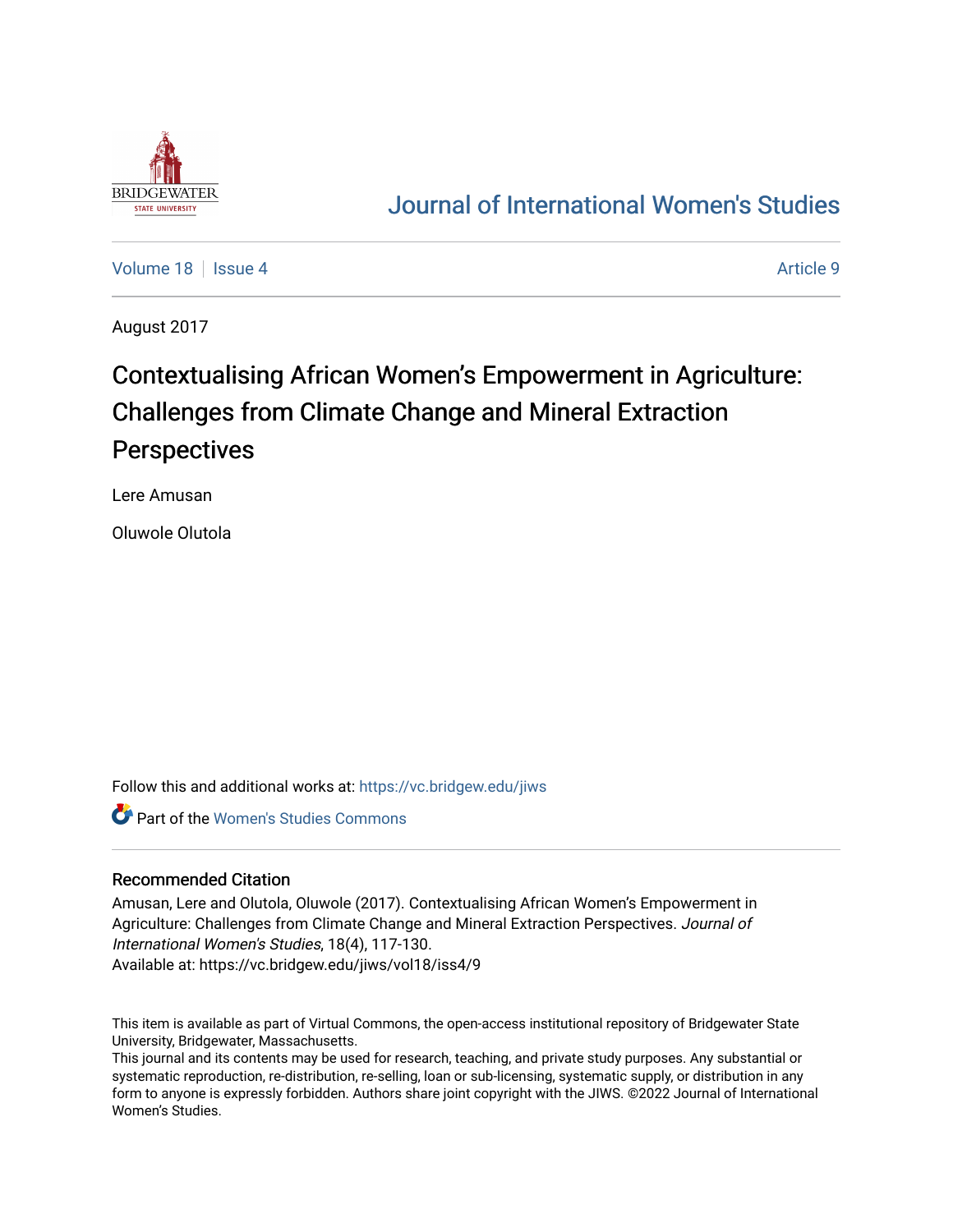#### Amusan and Olutola: African Women's Empowerment in Agriculture

This journal and its contents may be used for research, teaching and private study purposes. Any substantial or systematic reproduction, re-distribution, re-selling, loan or sub-licensing, systematic supply or distribution in any form to anyone is expressly forbidden. ©2017 Journal of International Women's Studies.

### **Contextualising African Women's Empowerment in Agriculture: Challenges from Climate Change and Mineral Extraction Perspectives**

By Lere Amusan<sup>[1](#page-1-0)</sup> and Oluwole Olutola<sup>[2](#page-1-1)</sup>

#### **Abstract**

Most cultures in Africa view women's role as subordinate to that of men. The patriarchal nature of human and social systems that are more or less an enduring feature of a typical African society, dictates that women are inferior and less powerful when compared to their male counterpart. Hence, their role should naturally be of a domestic calling. In addition to being relegated to the background of domestic affairs, most women function as food producers, at least, at the subsistence level. These dual roles are mostly unpaid, under-valued and, therefore, hardly accounted for in monetary terms. Rather than being beneficiaries of development having also contributed to it, women not only lack access to technological raw materials of productive agriculture, but also they actually become major victims of associated untoward fall-outs of developmental processes. Climate change-induced stresses and ecological damage resulting from mineral extraction in most African states exacerbate the burdens of women's role in agriculture. Thus, relying on eco-feminism theory, this paper investigates the agricultural role of women in Africa amidst climate change- and mineral extraction-induced challenges. To guarantee regionwide food security, it recommends a more agriculturally gendered continent.

*Keywords:* Subsistence Farming, Eco-feminism, Climate Change, Mineral Extraction.

#### **Introduction**

l

Women's rights are associated with gender equality, non-discrimination, and children's rights. In line with Article 26 of the International Covenant on Civil and Political Rights (ICCPR), there is a provision for equal rights of men and women to participate in political activities of their state. In the same manner, African Charter (Art. 3) requires States to "ensure the elimination of every form of discrimination against women and also ensure the protection of the rights of the women and the child as stipulated in international declarations and conventions." Similarly, the Convention on the Elimination of All Forms of Discrimination against Women (CEDAW) calls for equal rights and Art. 3 No. 169 of the International Labour Organisation (ILO) forbids discrimination based on sex while No. 100 calls for equal pay for work of equal value. In the precolonial era, African women used to own land. However, the situation has changed since the introduction of colonialism and capitalism on the continent. This development does not only constrained them with limited access to land ownership and control, but it also popularised the patriarchal structure with a masculine mentality that dominates socio-cultural perspectives across Africa today. It also points to the argument that "Patriarchy is the prime obstacle to women's advancement and development…In the modern world where women go ahead by their merit, patriarchy creates obstacles for women to go forward in society (Sultana, 2010-2011: 1). This

<span id="page-1-1"></span><span id="page-1-0"></span><sup>&</sup>lt;sup>1</sup> Lere Amusan, Food Security and Safety Niche Area, North-West University, South Africa. <sup>2</sup> Oluwole Olutola, Food Security and Safety Niche Area, North-West University, South Africa.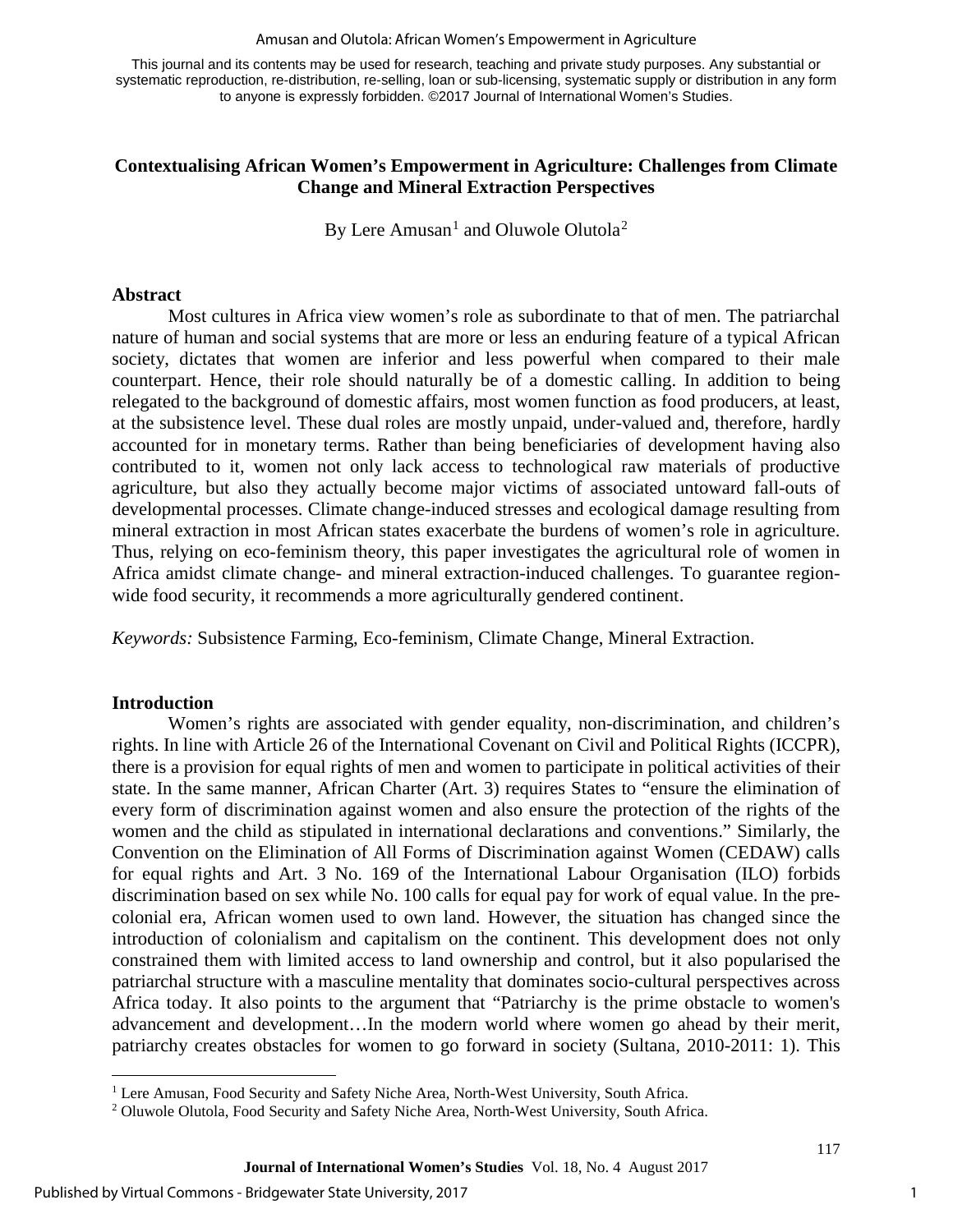therefore consolidates gender subordination in the context of men-women relations. Women, including young girls, constitute one of the most vulnerable groups in Africa. As elsewhere in the rest of the world, they play a routine role as domestic workers. Sudarcasa (1986: 91) argues that "Women were depicted as 'saddled' with home and domesticity; men were portrayed as enjoying the exhilaration of life in the 'outside' world." For the most part, the societal roles of men and women are perceived differently. As mothers, wives and housemaids, women perform vital roles such as child bearing/nurturing, home making and other domestic services generally. These roles are not only crucial to the well-being of the family as an important social unit, but also to the society as a whole. More importantly, women also work long hours in agriculture, among many other multitasking features of their livelihoods. Though their agricultural role is primarily one of subsistence, as a means to ensure household survival in addition to whatever supports they receive from the dominant male as the head of the family, these roles are hardly recognised in the capitalist production system in Africa as it is often seen in the informal economic context. This, however, is not peculiar to Africa; even though some other connecting factors typical of any continents with a relatively large number of developing countries tend to make it a unique and, perhaps, worst scenario in Africa. These among others include a relatively high poverty rate, widespread disease and general lack of development. As an important contributor to most economies on the continent, the continued under-valuing of women's role in agriculture would mean that the potential contribution of the sector to the socio-economic development is yet to be fully realised. Worse still, agriculture remains the most climate-sensitive sector with climate change constituting perhaps the greatest ecological threat not only to subsistence farming but also agricultural development generally. The continent's vulnerability to climate change is arguably relatively high (Lalthapersad-Pillay and Udjo, 2014; Mwiturubani and Wyk, 2010; Tadesse, 2010). Besides, mineral resource development, which also remains a major continental economic activity generate some socio-economic and environmental repercussions which, again, may impact negatively on the agricultural role of women on the continent.

This paper examines the agricultural role of women in Africa amidst climate change, and ensures policy recommendations that advocate for an agriculturally-gendered continent.

#### **Theoretical Framework**

Naturally, this paper finds its justification within the theoretical framework of feminism far more than any other social theory. In particular, it singles out eco-feminism given its central focus on the interconnection between human (men-women relations) and nature with a strong position towards ecological ethics. According to Besthorne and Pearson McMillan (cited in Stephens et al., 2010: 380), ecofeminism provides a feminist/ecological dominance theory rooted in the destructive theories of patriarchy. In other words, ecofeminism attempts to theorise on the one hand a number of ways in which men and women relate given that each class shares some attributes that is they are identified and perform different roles in a society and, on the other hand, is their connection with the nonhuman world.

The objective here is to explore how the theoretical paradigm of ecofeminism can be employed as an analytical framework for understanding women's agricultural role in the context of the challenges posed by climate change and mineral resource development in Africa. However, much like the case with the broader feminism where "diversity and disagreement occur side by side with unity and consensus" (Chapman, 1993: 195-197; Lindsey, 1997: 17), eco-feminism equally yields itself to no single thought (Gaard, 2011; McMahon, 1997; Moore, 2011; Plumwood,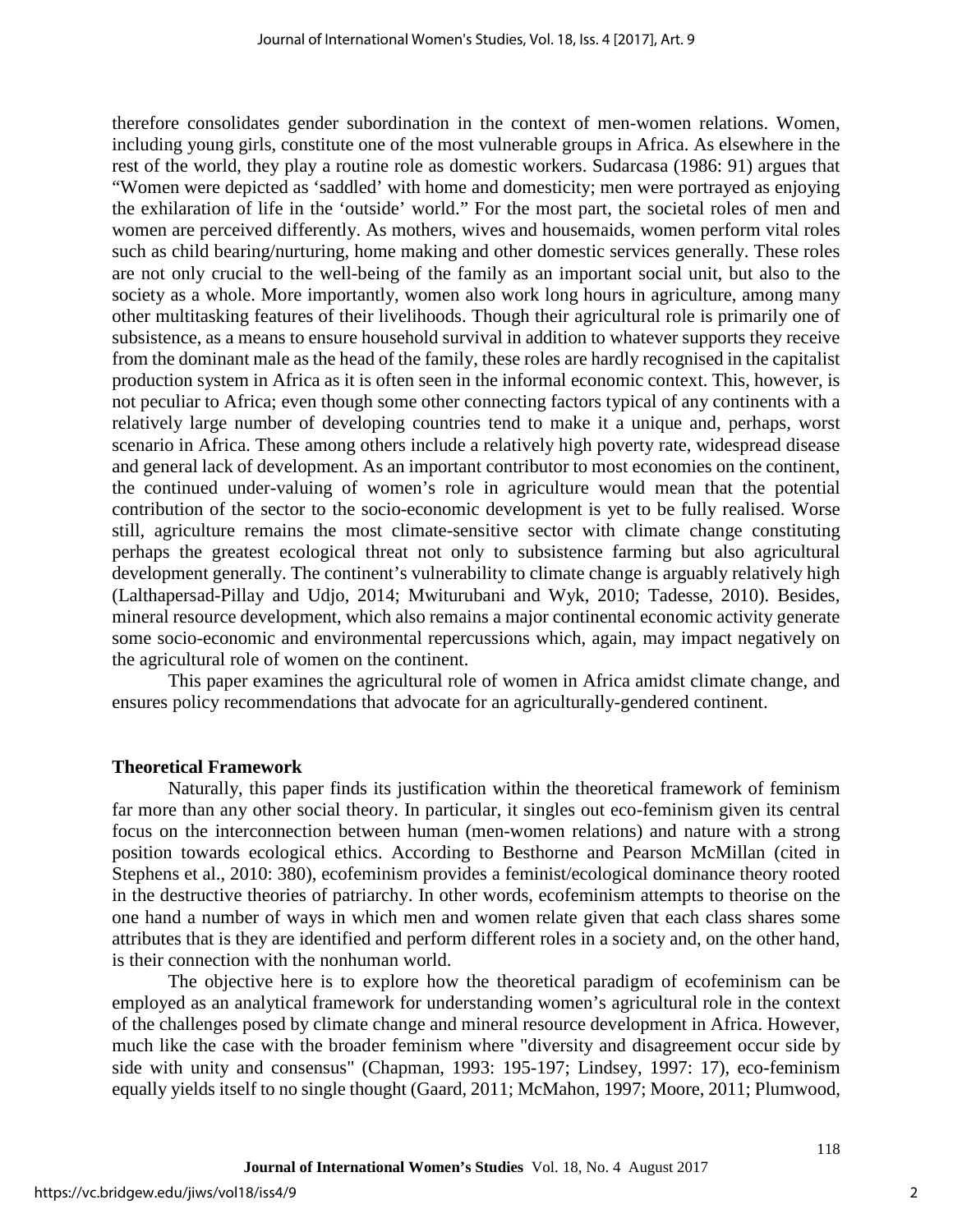2004). For instance, according to Moore (2011: 6), eco-feminism consists of a diversity of positions. Two of these perspectives are identifiable - nature eco-feminism and socio-cultural ecofeminism - as more suitable for the analysis in this paper. Nature eco-feminism is premised on the argument that there is an important intersection between woman and nature that is primarily biological and psychological. It is argued that women can be closer to nature because of their positions as mothers, homemakers and carers, and by reason of which they tend to save human beings and the environment from men's domination of nature. Woman's identity, according to nature ecofeminists, is believed to be partly from her biology – especially her reproductive capacity – and partly from her child-rearing responsibilities (Tong, 2009: 244). In particular, Mary Daly (cited in Tong, 2009: 247) observed that prior to the establishment of patriarchy, there existed an original matriarchy. Hence, Daly (cited in Plumwood, 2004: 46) advocates for a gynocentric world as against the dominant male-centred world that exhibits gender oppression, hegemonistic masculinity that undervalues nature-woman interrelationship, and patriarchal culture as the privileged factor in explaining cultural failings like environmental degradation. While also linking men's pollution of nature to men's "pollution" of women (Tong, 2009: 248), Daly drew particular attention to the destructive nature of men which is further deeply entrenched through some kind of gene-production as the main cause of many problems that confront humanity, including ecological crises such as greenhouse gas emissions (GHGEs), as well as mineral extraction and it attendant socio-economic issues, which constitute the centrepiece in this paper.

At the other extreme is socio-cultural feminism that sought to deemphasise the naturewoman intersection, which is believed to be imposed by a socially constructed patriarchal order. Patriarchy allows that men continue to exploit women and nature on the one hand, while women see themselves as culturally subordinated to men and, by the same reasoning, nature is subordinated to culture (Stephens et al., 2010: 374; Sultana, 2010-2011: 1). To bring about a sociocultural order in which men and women have some sense of 'equal' values and integrity, sociocultural ecofeminists contend that such dominant models of culture and humanity must be challenged, both for women and for nature (Plumwood, 2004: 48). Granted that women are in a position to transform the meaning of their connection to both nature and culture, it is important that the male-female dichotomy that is rooted in the Western culture should be rid off (Lockie, 2004: 39; McMahon, 1997: 167; Tong, 2009: 256).

Although this paper lean towards nature ecofeminism than socio-cultural feminism, its style of approach is such that accounts for the overlaps regarding the plural theses within the two strands.

Besides, eco-feminism shares some fundamental tenets that are of relevance to this paper and, therefore, worth highlighting. These include: (1) value hierarchy which tends to perpetuate the "up-down" thinking, especially such that ascribes higher value, status, or prestige on what is "up" rather than on what is "down"; (2) value dualisms that entrench class division between social entities in which the entities are seen as oppositional (rather than as complementary) and exclusive (rather than as inclusive) and that which place higher value (status, prestige) on one entity rather than the other; (3) logic of domination that is structured around the argument which provides justification for subordination of one entity by the other (Tong, 2009: 237). Essentially, these tenets concern with the 'abuse' and 'subordination' women suffer from their men counterpart as a result of the patriarchy's hierarchy, value dualism and socio-cultural dichotomy that are prevalent in a typical modern society.

The underlying reasoning in this connection is that man as the lord of nature is not only superior to woman (in which sense, women have been naturalised), but that he also has dominion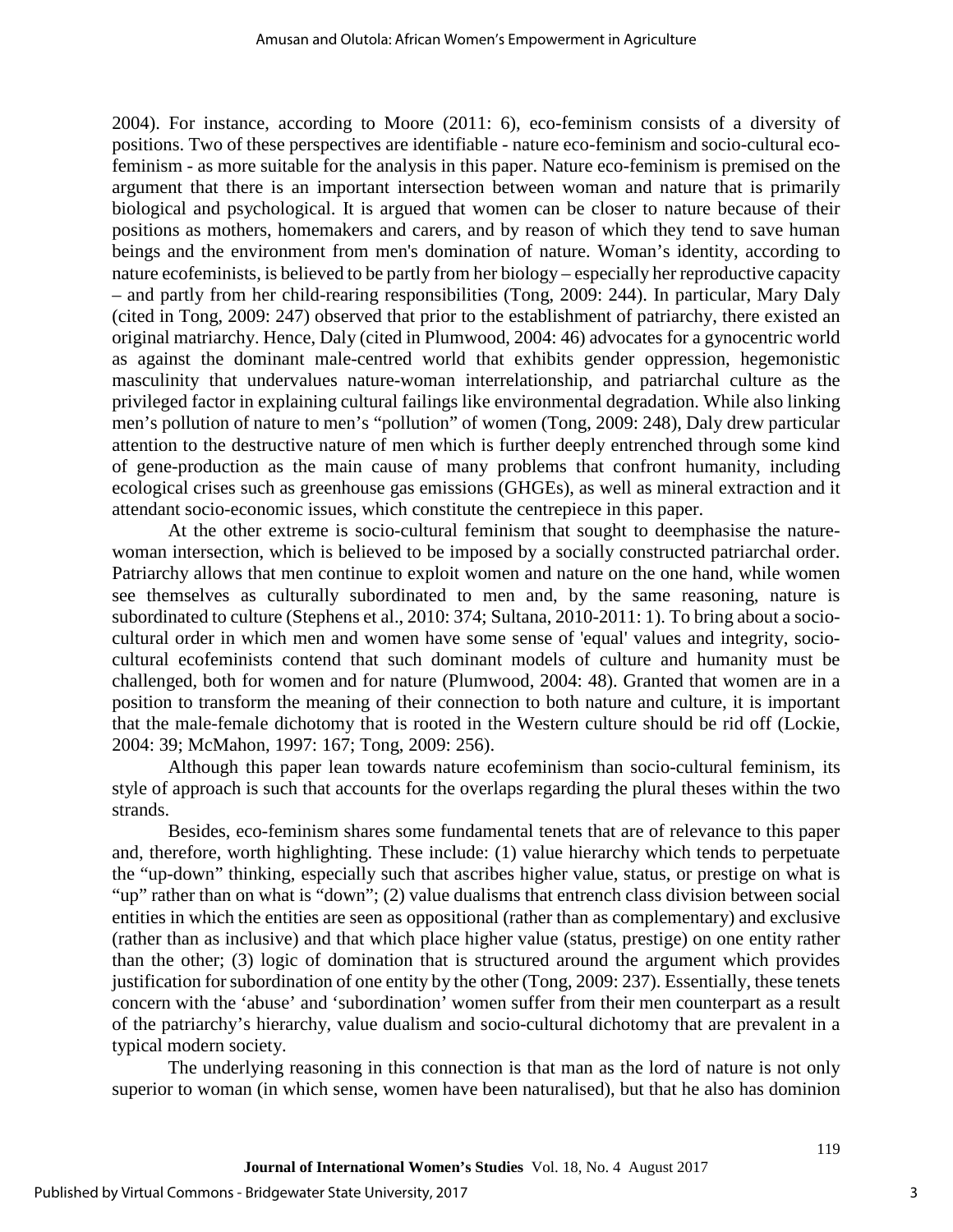over nature in the form of conquest and mining (in which sense, nature has been feminised) (Plumwood, 2004: 44). Hence, it is very likely that woman and nature are treated alike given "that the hatred of women, which *ipso facto* brings about that of nature, is one of the principal mechanisms governing the actions of men (of 'males') and, thus, the whole of Western/patriarchal culture" (Tong, 2009: 243). Many ecofeminists admit that there exists a direct link between the oppression of women and the oppression of nature (Tong, 2009: 242). This brings to focus the interconnection between women's agricultural role that is largely underestimated at least economically compared to androcentric agriculture (feminist perspective) and climate change/mineral extraction of which men are seen as the main cause (ecological perspective), which this paper seeks to address. Equally of importance in this regard is the ecofeminists' position that women, more than men, are engaged in subsistence agriculture. Also, women, more than men, are concerned about natural elements such as air (clean), water (fresh), earth (fertile soil and lush plant life), necessary conditions for bringing up healthy children, as well as providing for their families with nourishing food, adequate clothing and sturdy housing (Tong, 2009: 261)

Eco-feminism advocates for an ecological sensibility which insists that a truly human life is embedded in both nature and culture which are not so classed and subjected to much the same abuse and opposed treatment as women and nature (Plumwood, 2004: 51). Certainly not in the sense in which transformative-socialist/ecofeminists proposed a general subsistence perspective (agriculture inclusive) as a key solution to all the practices and systems that threaten to destroy the earth (Tong, 2009: 264). This paper is of the view that the subsistence agricultural role of women in Africa should be accorded top priority as an important contributor not only to national economies but socio-cultural well-being of citizens across the continent as well. It is also germane to point out that this paper does not assume ecofeminism (including the two identified perspectives) as one without some limitations both in their theoretical analyses and application. For instance, while nature ecofeminists have been criticised for over-celebrating nature-woman connection, thereby limiting their potentials and abilities to those associated with their supposedly "caring nature," socio-cultural ecofeminists have been attacked for assuming too much given in their attempt to de-link women from nature (Gaard, 2011: 32; Tong, 2009: 265-267). These limitations are well acknowledged.

#### **Women and Agribusiness in Africa**

Women constitute more than half of the world's human resources, and occupy a central position regarding the socio-economic well-being of societies (Snyder and Tadesse, 1995: 6). As discussed above, the general image of women in Africa is that of domestic workers. These roles are unpaid for, and therefore hardly accounted for in monetary terms. Lindsey (1997: 127) points out that "these roles are vital to the well-being of the society but undervalued and unpaid. Yet such roles consume half of the time and energy of women." Most cultures in Africa view women's role as subordinate to that of men. This is concretised through Islamic (purdah culture), traditional (animism) and Christian religions that all see women as playing second fiddle roles until recently. As discussed elsewhere, African traditions see women as commodity that may be sold, bought and discarded off at will (Amusan, 2014: 5925). This explains partly why issues of their community are beyond their areas of involvement forgetting that they are the ones that know the environment better as they always go to bush to fetch wood for cooking and travel several kilometres in many cases to fetch water for the family. Unfortunately, when it comes to the issue of project allocation such as boreholes, community commodes and the likes, the men folks that hardly feel the brunt of

4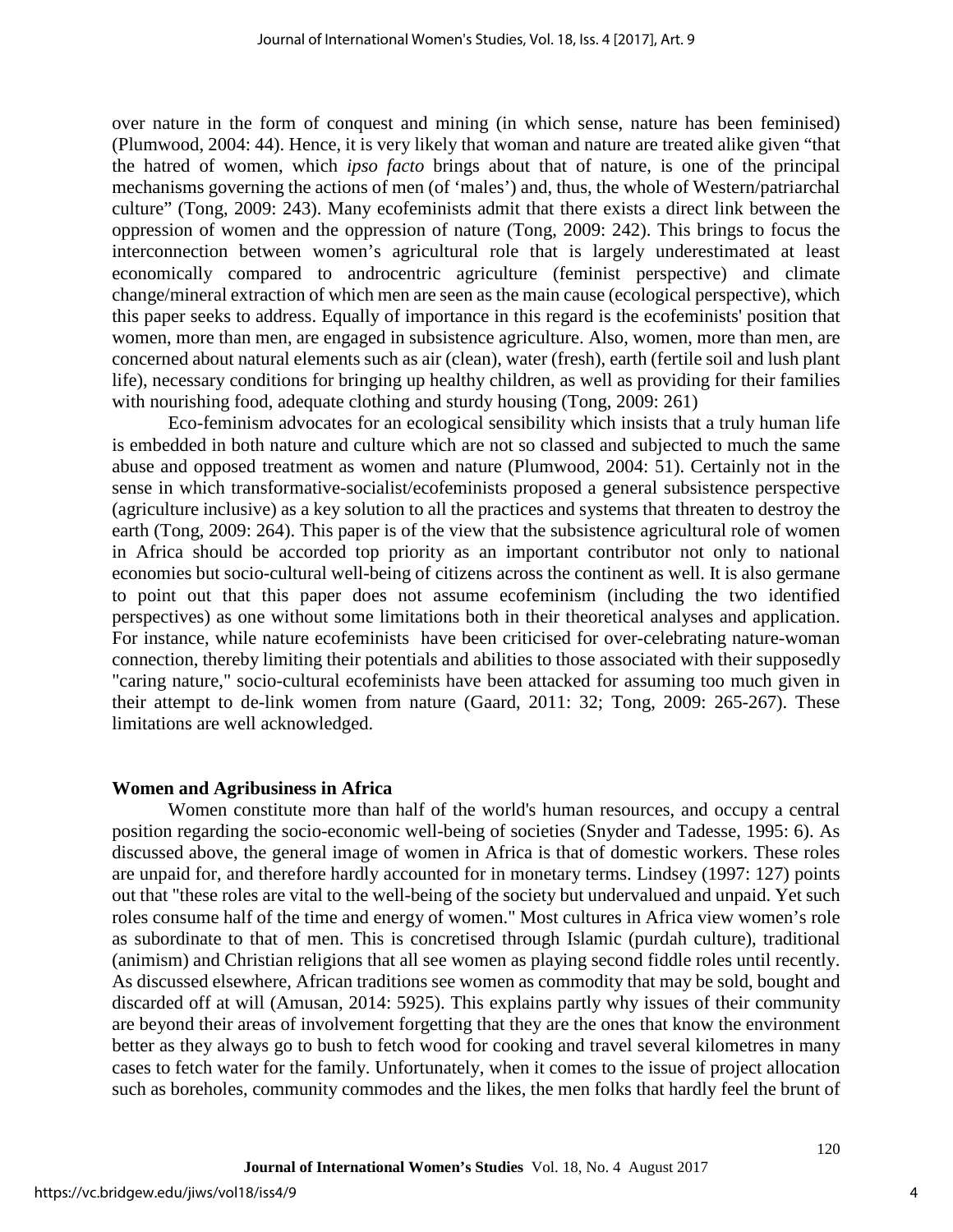keeping the home-front are usually contacted by relevant stakeholders. At the same time, despite the fact that the several roles accorded to women are unpaid, they also face series of domestic violence such as beating, sexual and molestation from their male counterpart, only because they are biologically different from men (Giddens, 2009: 344-349). In this situation, women suffer from various forms of exclusion, discrimination, and inequality and are relegated to second citizen because they are born women (Cohn, 2013: 3).

The matter is further worsened by the state through its systematic marginalisation of women, a situation that has given rise to feminist movement calling for gender mainstreaming in key governmental and non-governmental activities with a view to incorporating women into a wider array of socio-economic aspects of societal life. South Africa and Namibia, probably because of their apartheid history, made issues of sexism and gender part of their constitutional rights; on the other hand, Uganda, Ethiopia and Egypt spoke of non-discrimination based on sexism but silence on the issue of gender rights. Also of importance are the rights of the indigenous peoples that are daily violated by nearly every African state with special focus on women and their children? This is common in Gabon, Botswana, Democratic Republic of Congo (DRC), Cameroon, South Africa and Congo (ILO/ACHPR, 2009: 126). Introduction of Growth, Employment and Redistribution (GEAR), euphemistic of imposed structural adjustment programme (SAP), vitiated whatever constitution of South Africa imposed on government concerning gender equality (Budlender, 2001: 337-338).

As argued, marginalisation creates vulnerability and insecurity (Anugwom, 2011: 246). Women's vulnerability and powerlessness against oppressive men is a common feature of African life. Their vulnerability is characteristically exposed in many aspects of societal life. The economic crisis in most African states though exposes every citizen to the resultant challenges like poverty and general poor conditions of life, it affects women most seriously (Snyder and Tadesse, 1995: 5). Similarly, in situations of resource-induced governance crisis and political instability resulting in civil unrest, and in extreme cases, war and state implosion, for which the continent is well known, women no doubt suffer most from their after effects. Not only are women vulnerable to the eventualities of such crises, but are also at the receiving end of the negative fall-outs including sexual abuses like rape and other forms of sexual harassment, human right violations, discrimination, military brutality, displacement and refuge-taking, trafficking, flogging, maiming, kidnapping, killing, arson and destruction of personal property (Akubor, 2011: 27; Odoemene, 2011a; Odoemene, 2011b). Olankunle (2010: 133) put it more succinctly that "women lose virtually everything from property to life." Besides, women constitute majority of the poor populace and illiterate adults in Africa. In some instances, women are forced to assume dual roles of both father and mother parenting, thereby proliferating matriarchal households in many African states. This not only reduces their production activities in the form of farming, fishing and animal husbandry, it also, in most occasions, aggravates existing level of poverty in many ways. Taking care of the sick from terminal conditions/diseases such as HIV/AIDs, TB and other incurable diseases shortens the number of hours they spend on food production. As much as it is given that man should provide for the family, because of their nature of keeping more than a family, there is less care for the children in a polygyny environment (Amusan, 2014: 5925).

It is a well-known fact that Africa as a continent has huge agricultural potentials (Rosario, 2016: 58-59). With relatively large proportion of its landmass as arable land and other agro-based natural resources like water, the continent is no doubt one of the richest sources for agricultural growth in the world. However, this agricultural potential is yet to be fully unlocked. Given its agricultural resource-based, and to mitigate some of the familiar challenges that nature entrusts on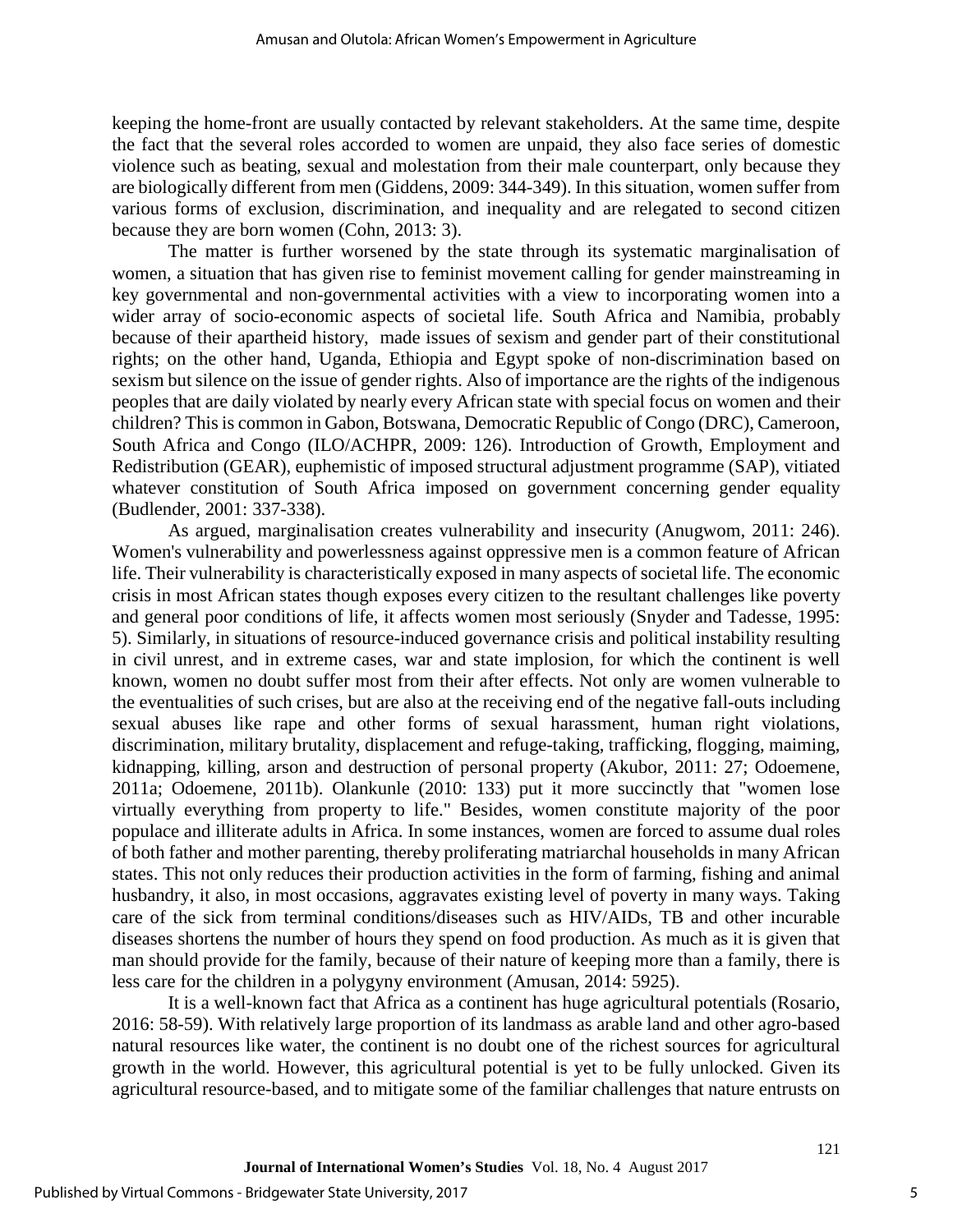women, most of them engage in subsistence farming as a means of livelihood. In addition, they also engage in trading in foodstuffs and other agricultural related small businesses like fish and dry meat trading. This is particularly true of less privileged women in the rural areas who actually contend with the everyday challenge of taking care of their families. They represent majority of people living in abject poverty worldwide, but ironically account for more than half of the world's food production (Lindsey, 1997: 127). According to Akubor (2011: 27), this agricultural role of women constitutes 60 to 80 per cent of the agricultural labour force and accounts for 90 per cent of family food supply.

Women farmers hardly own land for cultural reasons, and they also lack access to technological resources needed to ease the burdens of their agricultural role for lack of collateral security to access funds from financial institutions. Inheritance of property is considered to be for male children in a family, and women and girls are considered to be outsiders in their parents' houses (Lee-Smith and Trujillo, 2006: 161-163). On the other hand, when they eventually get married, some parts of Africa, for example, the Igbo speaking people in Nigeria believe that a widow should either move out of her late husband's house or she constitutes inheritance to the family with no say in her husband's property. As if this is not enough culturally, in the Islamic world, it is stated in the Holy Quran (Chapter 2 verse 223) that a woman is a tilth which implies that one should tender her and nurture her against any abuse. Unfortunately, they are relegated to a second citizen when one looks into how they are perceived, even in the Mosque and other activities within the religion. From Christianity perspective, some dogmatic churches still see women as a second fiddle only to listen to the preaching of men and *strictosensus* abide by men's directive as the head of a family.

This unequal relationship continues to checkmate the activities of women when it comes to property accessibility and by extension engaging in productive farming. Their capacity, therefore, is at the lowest run of the ladder as many women farmers also do not have the required skills to effectively perform as agricultural workers even at the subsistence level. Given that women farmers, especially in the rural areas are mostly illiterate adults, they also face the challenge of lack of access to micro-credit facilities and other state interventions fillips in the form of assistance to farmers to boost agricultural productivity, thereby ensuring national food security. It is worth noting that credit facility as mentioned here is not the 'rogue capitalists inspired' that perpetuates poverty among the poor, but that of Muhammad Yunus of the Grameen Bank and Sir Fazle Hasan Abed of BRAC in India and Bangladesh respectively (Chang, 2010: 160-162; Hirschmann, 2006: 71-86; Stiglitz, 2013: 246). Without all these supports, and in particular access to skills, financial aid and resources, women's labour would remain unproductive and exhausting (Snyder and Tadesse, 1995: 61). They would continue to depend on government handouts and foreign donors whose generosity is not altruistic, but a continuation of exploitation because foreign aid is a foreign raid.

The situation points to the fact that as important as the involvement of women in smallscale backyard farming is not only to the economic well-being of the family, but also to the society as a whole, it is hardly acknowledged as a vital socio-economic growth denominator. In most cases, because of lack of enough land for women to till due to land accessibility challenges, they may not be able to engage in cash crop farming of long term gestation period. Instead they embark on food crops of short term maturity. As much as there is no incentive for women in embarking on large scale farming until recently due to the introduction of willing-seller-willing-buyer principles in most of the capitalist states, women were forced to embark on organic food production. The implication of this is that introduction of genetically modified (GM) food that is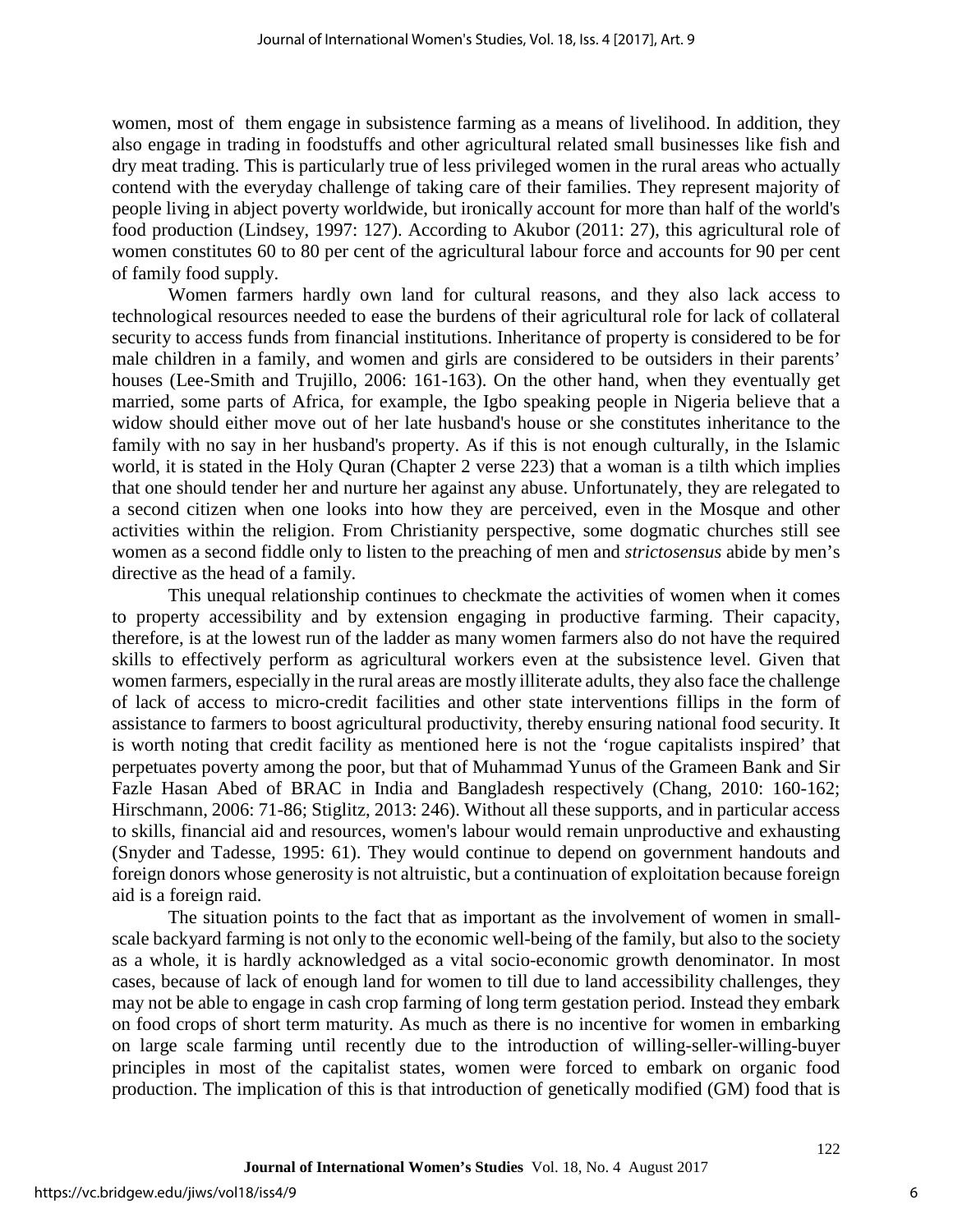confirmed to be harmful for human health may not be consumed by household. As much as this is a right direction to stay healthy, it is a source of economic underdevelopment in tune with the globalisation principles that called for large scale food production for the teeming population caused because of development in technology and very low mortality rate on the continent. In other words, the important role of women as primary natural resource managers is to a large extent trivialised. Lindsey (1997: 128) rightly observed that "the subsistence farming roles of women have been de-emphasised if not (totally) ignored in evaluating labour force activities in the Third World, development policies have also largely ignored their contributions as well" despite what Ha-Joon Chang (2010:34-36) describes as washing machine age that released many women into previously men's areas of jurisdiction in term of job opportunity and normal house chores.

#### **Impacts of Climate Change on the Agricultural Role of Women**

Climate change poses, perhaps, the greatest problem to humanity in the contemporary world (Nachmany, et al., 2014: xiii). Its impacts transcend socio-economic concerns to include ecological aspects of human life with direct effects on agricultural sector. Stern (2012) contends that climate change is not just a conventional environmental issue - it implicates virtually every aspect of national economies. These, among others, include industry, energy, transportation, ecosystems, water, agriculture and forests (Stern, 2012; Karl et al., 2009). Arguably, agriculture and water are the two most-sensitive sectors affected by climate variability (UNDP, 2013; Nwangi, 2010). Developing countries, many of which are found on the African continent, that contribute less to climate change suffer more from its adverse impacts due to a number of factors. Key amongst which include extreme poverty, a high rate of population increase, frequent natural disasters, rain-fed agricultural practices and low adaptive capacity (Adano and Daudi, 2012; AGI, 2014; Lalthapersad-Pillay and Udjo, 2014; Mwiturubani and Wyk, 2010). The implication is that climate change will have major ramifications for the continent's agriculture, especially in the form of reduced agricultural productivity.

Though global actions on climate change through the United Nations Framework Convention on Climate Change (UNFCCC, 1992), Kyoto Protocol (KP, 1997) and Conference Of Parties (COPs) climate meetings including the latest Paris Agreement (PA, 2015) are still on, GHGEs have continued unabated with negative implications on women in the long run (Coll, 2012: 184-185). Worst still, poor and marginalised people, especially women and children, mostly from Africa that are most exposed and vulnerable to the adverse impacts of climate change have been largely underrepresented concerning climate change issues at the global, regional and national levels. Only until 2007 at the Bali climate summit, when the Global Gender and Climate Alliance (GGCA) was formed to address the concern of women for the first time. Despite this, gender is considered mainly through the mentioning of women as a particularly vulnerable group (Kaijsera and Kronsell, 2014: 427). Increase in the sea level, heat waves, draught and flooding due to the interplay of *El Nina* and *El Nino* are some of the attributes of climate change that always destroy farmland tendered by women for the survival of their families. Obviously, the lack of access to 'new' technologies to mitigate the accruing challenges of climate change will further exacerbate the burden of women's role in subsistence agriculture, and therefore relegate them more domestically to the background as 'full' mothers, housewives and housemaids, with marginal or no contribution to the economic well-being of the family and the society at large. It is also very likely that they will depend more on their men counterpart financially and economically since they are seen as family heads in the patriarchal sense. However, women and girls activities that are not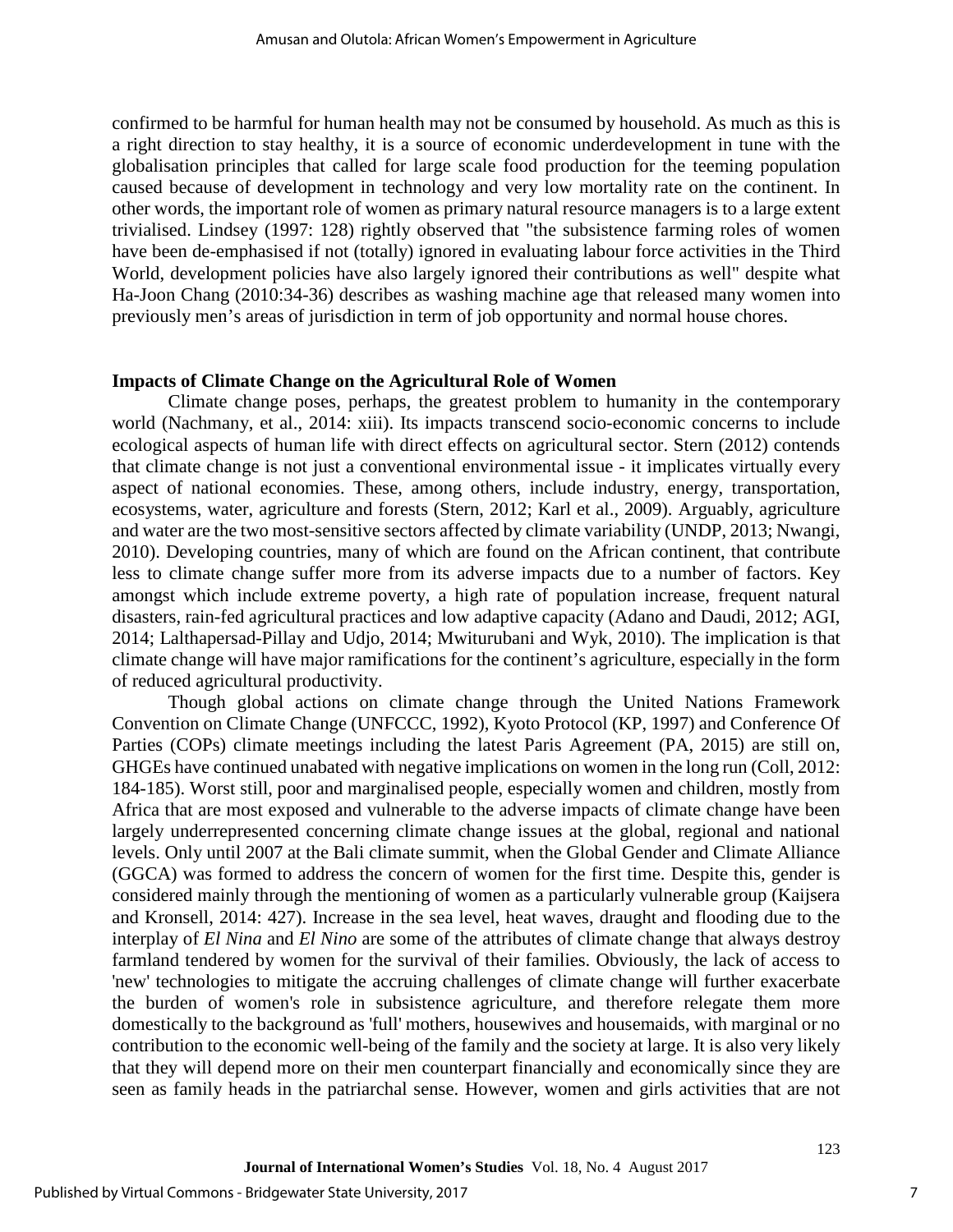factored in the GDP of a state are no more than underestimation of a state's productive sector. African women impact on what is described as 'hidden'/'shadow' or second economy contributes, in a sustainable manner, to the continent's food security and general economic development. Even in the formal economy that is tasking, demanding more hours with little opportunity for upward mobility, women can hardly compete with men (Leach, 1999: 46). Therefore, as both domestic and agricultural workers, among other socio-economic engagements, women's role remains a critical factor to most economies in Africa.

The import of the agricultural role of women in addressing sustainable development on the continent is also apt. Even though food production by women is not calculated in a state production, at the same time, it contributes, in no small measure, to sustainability based on its quality and easy accessibility by the rural dwellers. Thus, the continued undervaluing of women's agricultural role in the midst of the climate change challenges will simply imply that this important role will be greatly impaired. The end results of this are hunger, diseases of different kinds, drought, famine and water-born related ailments and submergence of many civilisations with special focus on low lie littoral states such as parts of Mauritius, South Africa, Nigeria, Ghana, Mozambique, Libya, Egypt, Sudan, and the Gambia to mention but a few (Amusan, 2009: 22; 2011; Amusan and Jegede, 2014). Perpetuation of this vicious circle ensues as a result of lack of adequate data and weather forecast that may guide women in their food production. They only rely on traditional weather reading that may not be adequate in the era of climate change (Jerven, 2015: 113). Therefore, it is necessary for government to embark on training of women in the form of capacity building by agric-extension officers who are familiar with environment under which these farmers operate (Leach, 1999: 50). Also of relevance is the need to familiarise them with climate change and its implications on their occupation so as to avoid crop failure and loss of animals to drought. Supporting this with education will enhance women in control of income with improved multiplier effects on "infant mortality declines, child health and nutrition, agricultural productivity, economies and broken cycles of poverty" (Coleman, 2010: 13).

#### **Mineral Extraction and Subsistence Agriculture**

Linked to climate change, mineral extraction in the form of mining of coal, crude oil, gold and other world's most valuable natural endowments contributes significantly to environmental degradation and pollution. Large amounts of carbon dioxide  $(CO<sub>2</sub>)$  as a major composite of GHGs associated with global warming are released into the atmosphere in the process of mineral extraction. When competition was at its nadir for sphere of influence, industrialisation began in Kenya, Nigeria, South Africa, Egypt and many other African states through mineral extraction largely promoted by multinational companies (MNCs) with the introduction of unsustainable technologies that have become a vampire hunting the very survival of Africa till date. Apart from agriculture, many African states also depend on mineral resources as major drivers of their economies as the continent is richly endowed in varied natural and mineral resources. The extraction of these minerals take place but at a huge cost socially, economically and environmentally to the host states. Mineral extraction produces a lot of environmental problems with serious implications for agriculture. These range from pollution (air, water and noise), land and soil damage, deforestation, loss of biodiversity, conflict over land use, eviction, labour hazards and health risks among others. In the situation, the obvious fact remains that the externalised socioeconomic and environmental consequences of mineral extraction will affect agricultural activities in no small proportion. Mineral extraction often results in destruction of farmlands, and other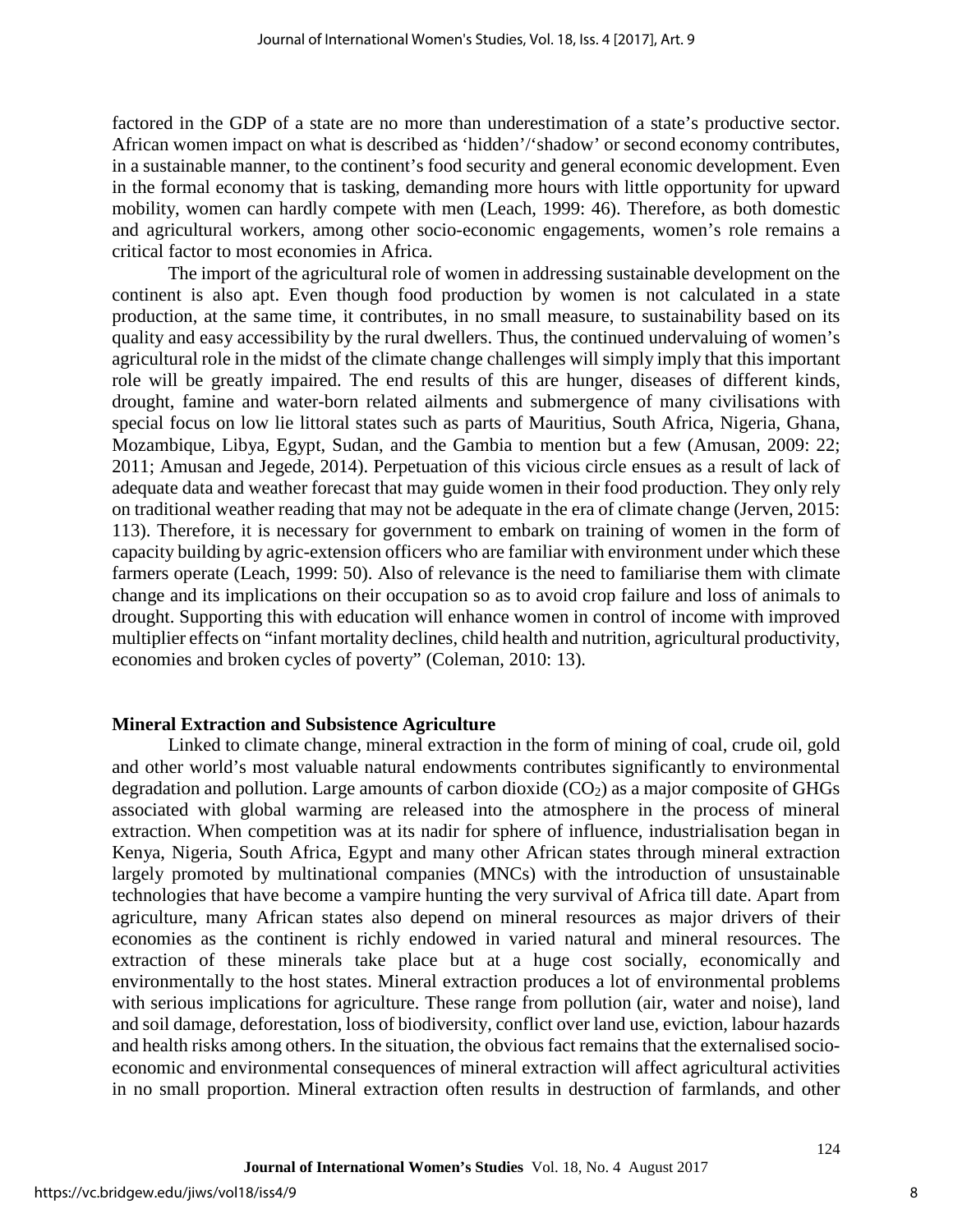potentially deleterious consequences for wild and marine lives (Amusan, 2014; Badmus, 2010; Egwemi, 2010; Mähler, 2010). Hence, extraction industries development is another out-and-out source of women challenges in food production in many parts of Africa. When a valuable mineral is discovered by the MNCs at commercial quantity, government's eviction of population around the place with relevant legislative acts will follow with less compensation to the affected communities. This is prevalent where indigenous peoples are located as the case in Botswana against the Basarwa ("Bushmen") because of large scale food production and diamond extraction. Though in 2015, there was a ruling promoted by the Friend of the Earth in the Netherland that such human right abuses may be brought to The Hague, the question is that how can the poor with less information about this go to The Hague to launch their grievances? Besides, as development proceeds, women are denied access to productive resources and new technologies," which in turn, "serves to lower their relative, if not absolute productivity" (Lindsey, 1997: 127). More than men, women are more negatively impacted as their engagement in subsistence agriculture is a source of employment for them. Farming becomes more difficult for them while poverty will prevail as sources of food and income may be in a total halt. This is especially the case when one looks into employment opportunity role that agriculture plays among the rural dwellers, where the bulk of the continent's citizenry reside. A government that ignores this is at its own peril, of which is common among African states. This explains why many communities in extractive states such as South Africa, Nigeria, Zimbabwe, Angola and South Sudan remain poor coupled with pockets of protest by the communities concerned. Extractive industries such as cement companies bring about ailment from environmental pollution in the era of limited state with unlimited quest (Amusan and Oyewole, 2012). The situation also describes partly why oil production in riverine areas of Sao Tome e Principe, Nigeria's Niger Delta and Gabon eludes fisher women of their traditional roles as food provider. Not only that it affects aqua occupation, it is also impacts on sedentary farming farmlands that are lost to water and land pollution from oil multinationals activities coupled with climate change effects in some littoral areas (Amusan, 2011). Women not only suffer loss of farmlands due to explorative activities, their economic survival and that of the family is also seriously threatened. The likely implications are among others: food insecurity, increased general poverty, increased unemployment, forced rural-urban migration, high incidence of HIV/AIDS and other curable/terminal diseases often associated with poverty, hunger and suffering.

#### **Conclusion and Recommendations**

Women represent an important social segment of any society. They function in many different ways that are critical to the survival of the family and its economic well-being. In line with JS Mill as quoted from Amusan (2014: 5925), "what is now called nature is an eminently artificial thing–the result of forced oppression in some directions, unnatural stimulation in others". Aside performing the roles of mothers, wives and housemaids, most women particularly in the rural areas engage in subsistence farming as a means of livelihood. However, this important agricultural role of women has been looked down upon despite its contribution to the socioeconomic growth and development of many African states. Agriculture and mineral resources are key major drivers of economies on the continent. While climate change portends serious ramifications for agriculture as the most climate change-sensitive sector, the extraction of mineral resources produces even more damaging effects. In other words, the agricultural role of women majorly in subsistence farming faces daunting challenges arising from climate change-induced stresses on the one hand, and untoward externalities of extractive activities on the other. To say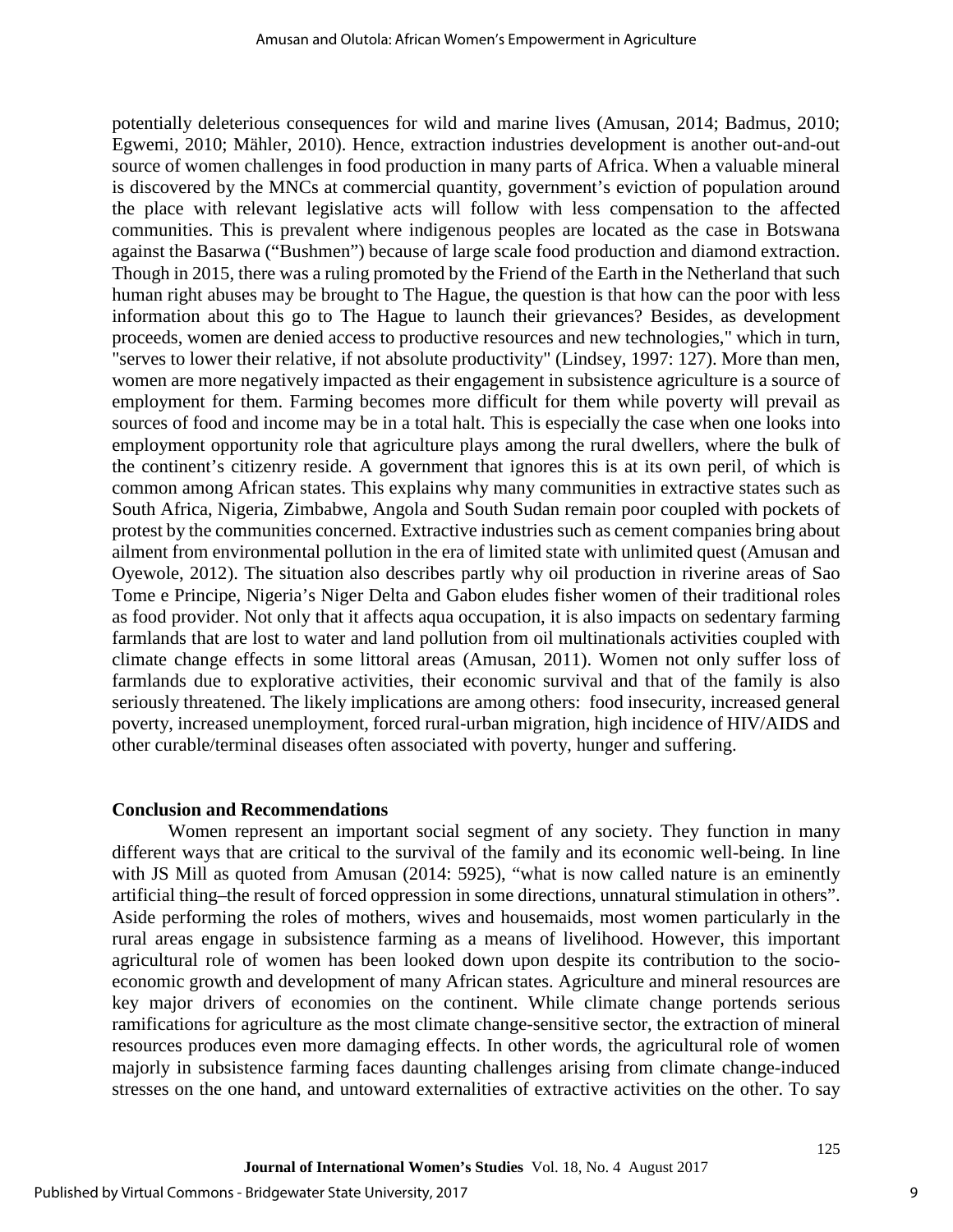the least, the agricultural role of women in terms of their subsistence economic life is direly threatened. Cultural practice and patriarchal system deny women access to agricultural inputs and credit facilities. This no doubt implies additional pressure on food production generally, thereby constituting more threats to the socio-economic well-being of familial and societal lives in many African states.

To remedy the situation, a number of measures needs to be considered, undertaken, and prioritised at the individual African state's level. More attention needs to be given to the agricultural role of women as important to national economic growth and development. The aim is to encourage the involvement of more women in subsistence farming, and also to guarantee food production and consumption for domestic purposes. Doing this will serve multipurpose objectives, including encouraging organic food production with less pressure on foreign exchange in terms of food importation that continues to drain many African states' financial resources partly based on the imported Euro-centric international trade that reduced the continent to the producer of industrial inputs with neglect in the production of food. This is as opined by Jerven (2015: 131), "most models of economic development are derived from studies of Europe and the West, the tool box of economists is conceptually Eurocentric." Adhering to this will enhance a state prestige in the comity of nations. It is also important to train and empower women through formal and informal education, both in subsistence farming and commercial agriculture as a strategy for achieving national food security, since agriculture is the mainstay of most economies on the continent. The training and empowerment may also come through women's cooperatives in agribusiness though with more supports from the state. This may be in the form of provision of extension services as against the present theorised extension activities of relevant ministries' that are riddled with corruption. Governments' intervention will also be needed to work out easy credit arrangements for women in agriculture through relevant formal institutions like Bank of Agriculture (BoA) and microfinance at a zero or single digit interest rate, as well as provision of insurance cover to manage any associated risks with regard to the agricultural role of women. As discussed above, women in many African societies are relegated to an instrument of men, a helper, a mother, a domestic worker and an object of every violence practice. Through cooperative associations specifically to empower women who are naturally care-takers and administrators, availability of Yunus Mohammed's financial support in rural areas will boost crop and animal production with positive implications on standard of living, sustainable development and food security.

Moreover, new and women friendly technologies should be made available at little or no cost to women farmers at all levels to reduce their burden as a socially vulnerable group, and more importantly to enable them mitigate and adapt effectively to the impacts of climate change and other resource-related ecological challenges. In addition to this, efforts need to be made in extending adaptation technology to women farmers through distribution of weather forecasting devices, as well as allocation of extension agents to assist in interpreting weather information to enable them to make appropriate decisions concerning farm operations. Besides, agricultural cropping calendar should be produced in their local dialects and distributed to them freely to aid their knowledge of appropriate and best agricultural practices. Lastly, gender mainstreaming in all agricultural activities at all levels should be vigorously pursued.

From the foregoing, it is anticipated that the measures, if faithfully implemented, will strengthen the role of women as food producers at the subsistence level; engender gender equality in agriculture; and more importantly, increase their income generating ability to contribute both to the socio-economic well-being of the family and the society as a whole. There is a need to take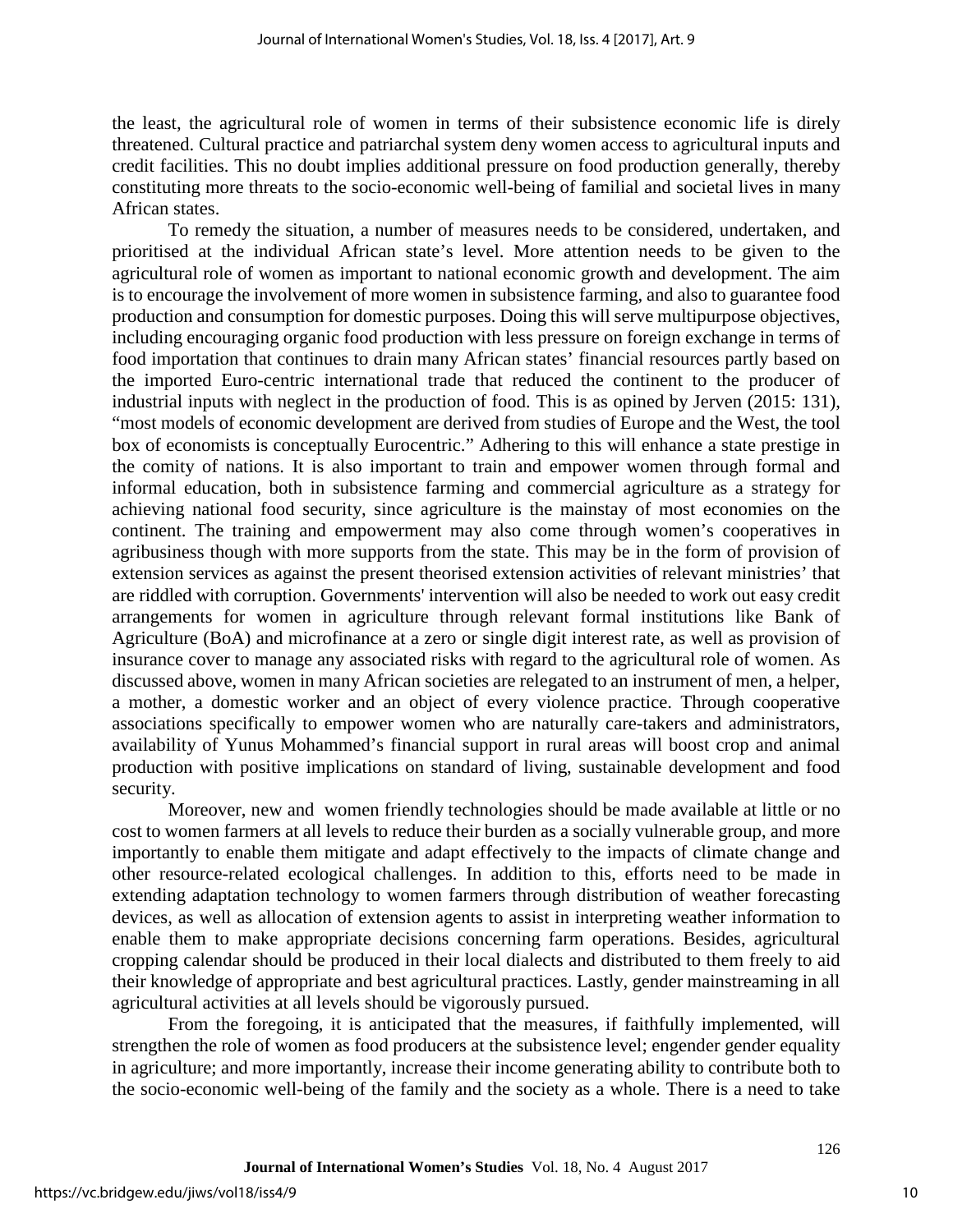hard look into these so as to ensure sustainable development and, in the long run, ensure political stability, as food security is a *sine qua non* for a stable society. Not too far from this position is a need to involve women in decision-making at the grassroots level. Because of culture as practised in many of African settings, women may not be allowed to get involved in critical decisionmaking. This is not only against gender equality and basic human rights; it also violates tenets of value allocation as discussed above.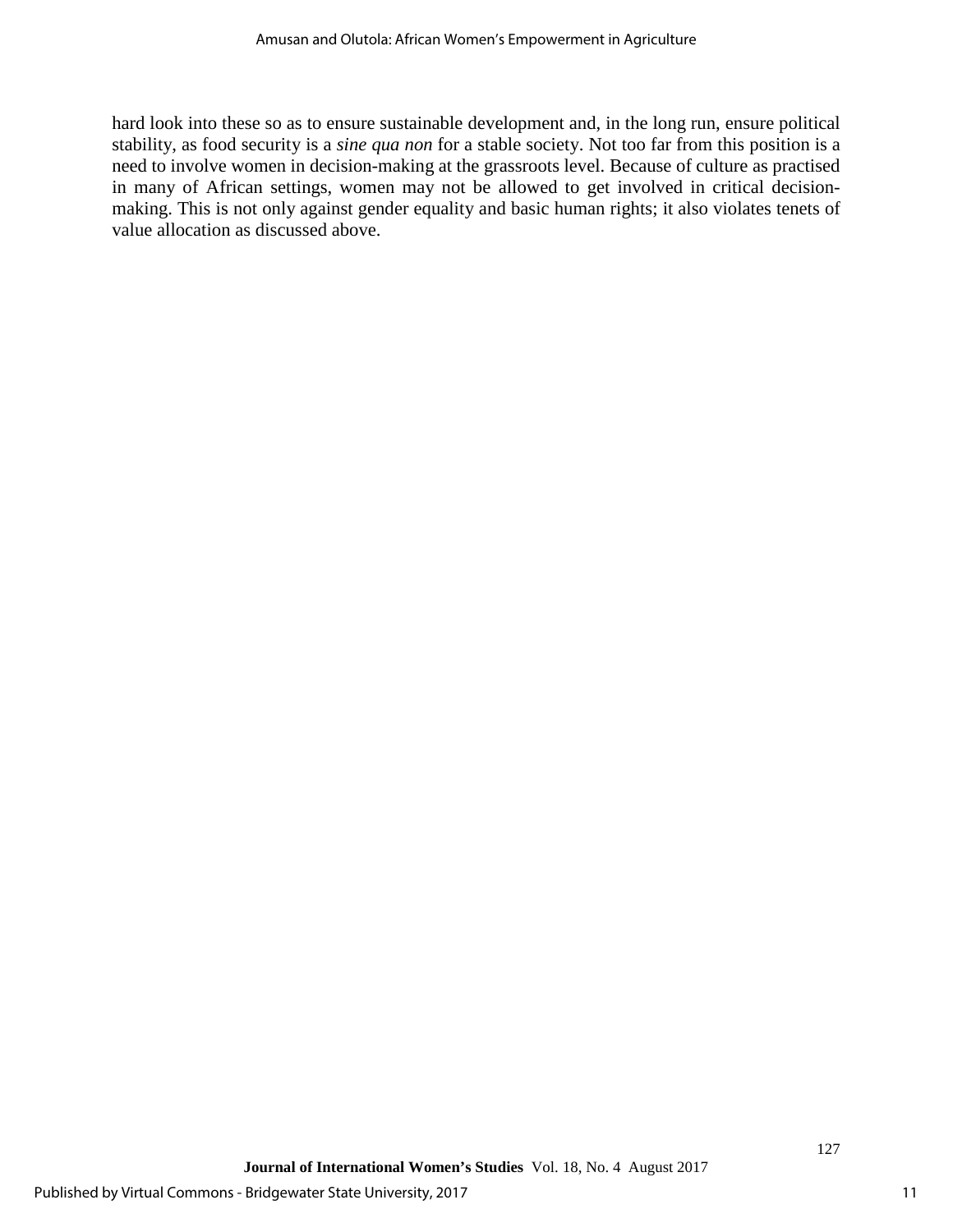**References**

- Adano, W. R & Daudi, F. (2012). *Links between Climate Change, Conflict and Governance in Africa.* Pretoria: Institute for Security Studies.
- AGI (Africa Governance Institute). (2014). *AU, Climate Change and the Socio-economic Transformation of the Continent.* Dakar: AGI.
- Akubor, E. O. (2011). The Travail of Women in the Crises in the Niger Delta Area. *Anthropologist,* 13(1), 27-31.
- Amusan, L. (2014). Evaluating the Gender Content of the Amnesty Programme in the Niger
- Delta of Nigeria: Any Concern for the Socio-economic Development of Women? *Gender& Behaviour*, 12(3), 5924-5935.
- Amusan, L. (2011). Water: A Crisis in Waiting. *New Zealand International Review*, November/December, 36(6), 21-24.
- Amusan, L. (2009). *Africa and Climate Change in the Era of Complex Interdependent*
- *Globalised International System*. Working Paper. No. 2. October. *Journal of Alternative Perspectives in the Social Sciences*.
- Amusan, L and Jegede, A. O. (2014). Adaptation in an era of vanishing territory the political economy of the impact of climate change versus total migration, status of statehood and refugees in Africa. Environmental Economics, 5(2), 99-106.
- Amusan, L. & Oyewole, S. (2012). Global Democratisation and Capitalism: Discovering the Third World States in the Era of Limited State and Unlimited Quest. *Canadian Social Science*, 8(5), 57-64.
- Anugwom, E. E. (2011). "Wetin We for Do?" Women Entrepreneurs and the Niger Delta Conflict. *Journal of Small Business & Entrepreneurship*, 24(2), 243-252.
- Badmus, I. A. (2010). Oiling the Guns and Gunning for Oil: Oil Violence, Arms Proliferation and the Destruction of Nigeria's Niger-Delta. *Journal of Alternative Perspectives in the Social Sciences,* 2(1), 323-363.
- Budlender, D. (2001). The South African Women's Budget Initiative: What Does It Tell Us About Poverty Alleviation? In Francis Wilson, Nazneen Kanji & Einar Braathen (Eds.), *Poverty Reduction: What Role for the State in Today's Globalized Economy?* (pp. 327- 340). London and New York: Zed Books.
- Chang, H. (2010). *23 Things they don't tell you about capitalism.* London: Penguin Books.
- Chapman, J. (1993). *Politics, Feminism and the Reformation of Gender.* London and New York: Routledge.
- Cohn, C. (2013). Women and Wars: Towards a Conceptual Framework. In Carol Cohn (Ed.), *Women & Wars* (pp. 1-35)*.* London: Polity Press.
- Coleman, I. (2010). The Global Glass Ceiling: Why Empowering Women Is Good for Business. *Foreign Affairs,* 89(3), 13-20.
- Coll, S. (2012). *Private Empire: ExxonMobil and America Power.* New York: Penguin Books.
- Gaard, G. (2011). Ecofeminism Revisited: Rejecting Essentialism and Re-Placing Species in a Material Feminist Environmentalism. *Feminist Formations,* 23(2), 26-53.
- Giddens, A. (2009). *Sociology.* Cambridge: Polity Press.
- Hirschmann, D. (2006). From 'Home Economics' to 'Microfinance': Gender Rhetoric and Bureaucratic Resistance. In Jane S. Jaquette & Gale Summerfield (Eds.), *Women and Gender Equity in Development Theory and Practice: Institutions, Resources, and Mobilization* (pp. 71-86)*.* Durham and London: Duke University Press.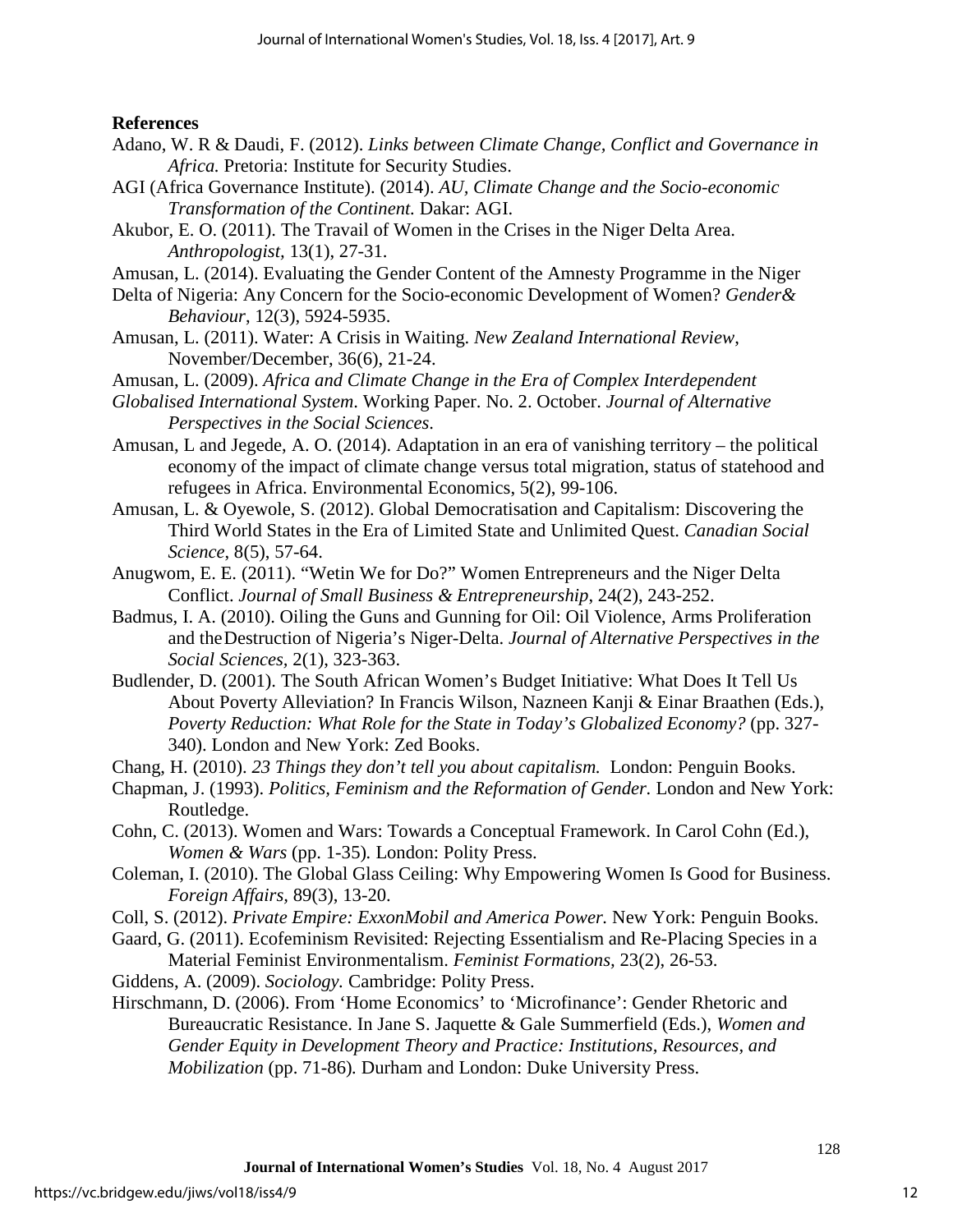ILO/ACHPR (International Labour Organisation/African Commission on Human and Peoples' Rights). (2009). *Overview Report of the Research Project by the International Labour Organization and the African Commission on Human and Peoples' Rights on the Constitutional and Legislative protection of the Rights of Indigenous Peoples in 24 African Countries.* Pretoria: Government Publications.

Jerven, M. (2015). *Africa: Why Economists Get it Wrong.* London: Zed Books.

- Karl, T., Melillo J. & Peterson T. (Eds.). (2009). *Global Climate Change Impacts on the United States.* Cambridge: Cambridge University Press.
- Kaijsera, A. & Kronsell, A. (2014). Climate Change Through the Lens of Intersectionality. *Environmental Politics* 23(3), 417-433.
- Lalthapersad-Pillay, P. & Udjo, E. (2014). The Implications of Climate Change for Africa's Economic Development. *Journal of Economic and Financial Sciences,* 7(3), 871-888.
- Leach, F. (1999). Women in the Informal Sector: The Contribution of Education and Training. In Dorienne Rowan-Campbell (Ed.), *Development with Women* (pp. 46-62). Oxford: Oxfam GB.
- Lee-Smith, D. & Trujillo, C. H. (2006). Unequal Rights: Women and Property. In Jane S. Jaquette & Gale Summerfield (Eds.), *Women and Gender Equity in Development Theory and Practice: Institutions, Resources, and Mobilization* (pp. 159-172). Durham and London: Duke University Press.
- Lindsey, L. L. (1997). *Gender Roles: A Sociological Perspective.* 3rd Edition. New Jersey: Prentice Hall, Inc.
- Lockie, S. (2004). Social Nature: The Environmental Challenge to Mainstream Social Theory. In R. White (Ed.). *Controversies in Environmental Sociology* (pp. 26-42). Cambridge: Cambridge University Press.
- Nachmany, M., Fankhauser, S., Townshend, T., Collins, M., Landesman, T. Matthews, A., Pavese, C., Rietig, K., Schleifer, P. & Setzer, J. (2014). *The GLOBE Climate Legislation Study: A Review of Climate Change Legislation in 66 Countries.* Fourth Edition. London: GLOBE International and the Grantham Research Institute, London School of Economics.
- Mähler, A. (2010). *Nigeria: A Prime Example of the Resource Curse? Revisiting the Oil-Violence Link in the Niger Delta.* GIGA Working Papers, 120, 1-37.
- Moore, N. (2011). Eco/Feminism and Rewriting the Ending of Feminism: From the Chipko Movement to Clayoquot Sound. *Feminist Theory*, 12(1), 3-21.
- Mwangi, O. G. (2010). Climate Change, Hydropolitics and Security in Lesotho. In Mwiturubani, D. A. &Wyk, J. (Eds.). *Climate Change and Natural Resources Conflict in Africa* (pp. 45-60). Monograph 170. Pretoria: Institute for Securities Studies.
- Mwiturubani, D. A. & Wyk, J. (Ed.). (2010). *Climate Change and Natural Resources Conflict in Africa.* Monograph 170. Pretoria: Institute for Securities Studies.
- Odoemene, A. (2011a). Social Consequences of Environmental Change in the Niger Delta of Nigeria. *Journal of Sustainable Development,* 4(2), 123-135.
- Odoemene, A. (2011b). The Nigerian Armed Forces and Sexual Violence in Ogoniland of the Niger Delta Nigeria, 1990–1999. *Armed Forces & Society*, 1-27.
- Olankunle, M. F. (2010). Women's Response to the Question of Development in the Niger Delta, Nigeria. *Journal of Comparative Research in Anthropology and Sociology,* 1(1), 133-149.